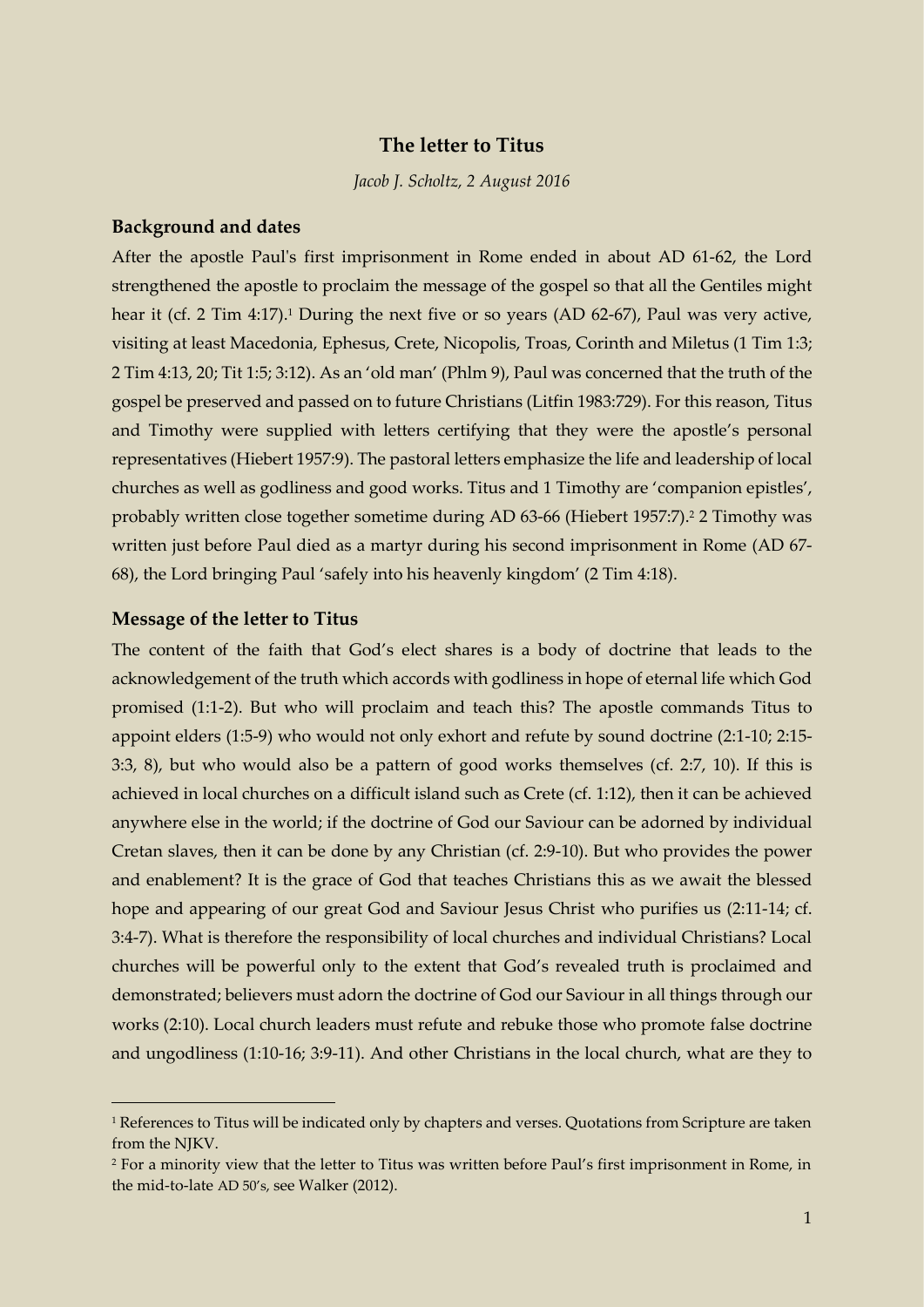do? 'Godliness is the intended end product of the gospel' and therefore church members are to proclaim 'God's truth in the world by their godly lives and verbal witness' (Constable 2016:3, 5).

# **Structure of the letter to Titus**

After considering various outline proposals, this chiastic structure will be used in our study of the letter to Titus. 3

**A** Salutation 1:1-4 **B** Instructions regarding elders, sound doctrine 1:5-9 **C** Refute false teachers and their teachings 1:10-16 **D** Speak sound doctrine to various groups 2:1-10 **X** The grace of God has appeared 2:11-14 **D'** Speak and exhort sound doctrine 2:15-3:3 **X'** The kindness and love of God have appeared 3:4-7 **DD'** Affirm sound doctrine and good works 3:8 **C'** Reject false teachers and their teachings 3:9-11 **B'** Instructions regarding other workers, good works 3:12-14 **A'** Benediction 3:15

### **A) Salutation 1:1-4**

-

**1** <sup>1</sup>Paul, a bondservant of God and an apostle of Jesus Christ, according to the faith of God's elect and the acknowledgement of the truth which accords with godliness, <sup>2</sup>in hope of eternal life which God, who cannot lie, promised before time began, 3but has in due time manifested His word through preaching, which was committed to me according to the commandment of God our Saviour; 4To Titus, a true son in our common faith: grace, mercy and peace from God the Father and the Lord Jesus Christ our Saviour.

Paul introduces himself as a *doulos*, a bondservant of God. A Hebrew slave served for six years, but was set free in the seventh year (Lev 21:2). If the slave, however, says that 'I love my master' and chose to stay, then the slave would by his (or her) own volition serve the master forever (Lev 21:5-6). It is a high honour to be called the bondservant of God (cf. Jos 14:7; Ps 89:3; 2 Ki 10:10; Rev 15:3). Are all bondservants of God also called apostles? No, but Paul is. Paul is not only a *doulos* of God, but also an *apostolos* of Jesus Christ. An apostle was an ambassador of Christ, a messenger sent under specific orders, a high honour indeed (cf. 1 Cor 9:1; 2 Cor 12:11-12). After being set free from the slave-market of sin, Paul says 'it is not I who live, but Christ lives in me' (Gal 2:20; cf. 3:13; 4:5).<sup>4</sup> Ever since he was called on that road

<sup>&</sup>lt;sup>3</sup> Smith (n.d.) proposes a criss-cross chiasmus around which the letter is built.

<sup>4</sup> If we have been bought by Christ (1 Cor 6:19-20; 1 Pet 1:18-19), do we belong to ourselves or should we also, willingly, become slaves of God? If yes, do we do the will of our Master or do we please ourselves (cf. 2 Cor 5:15)?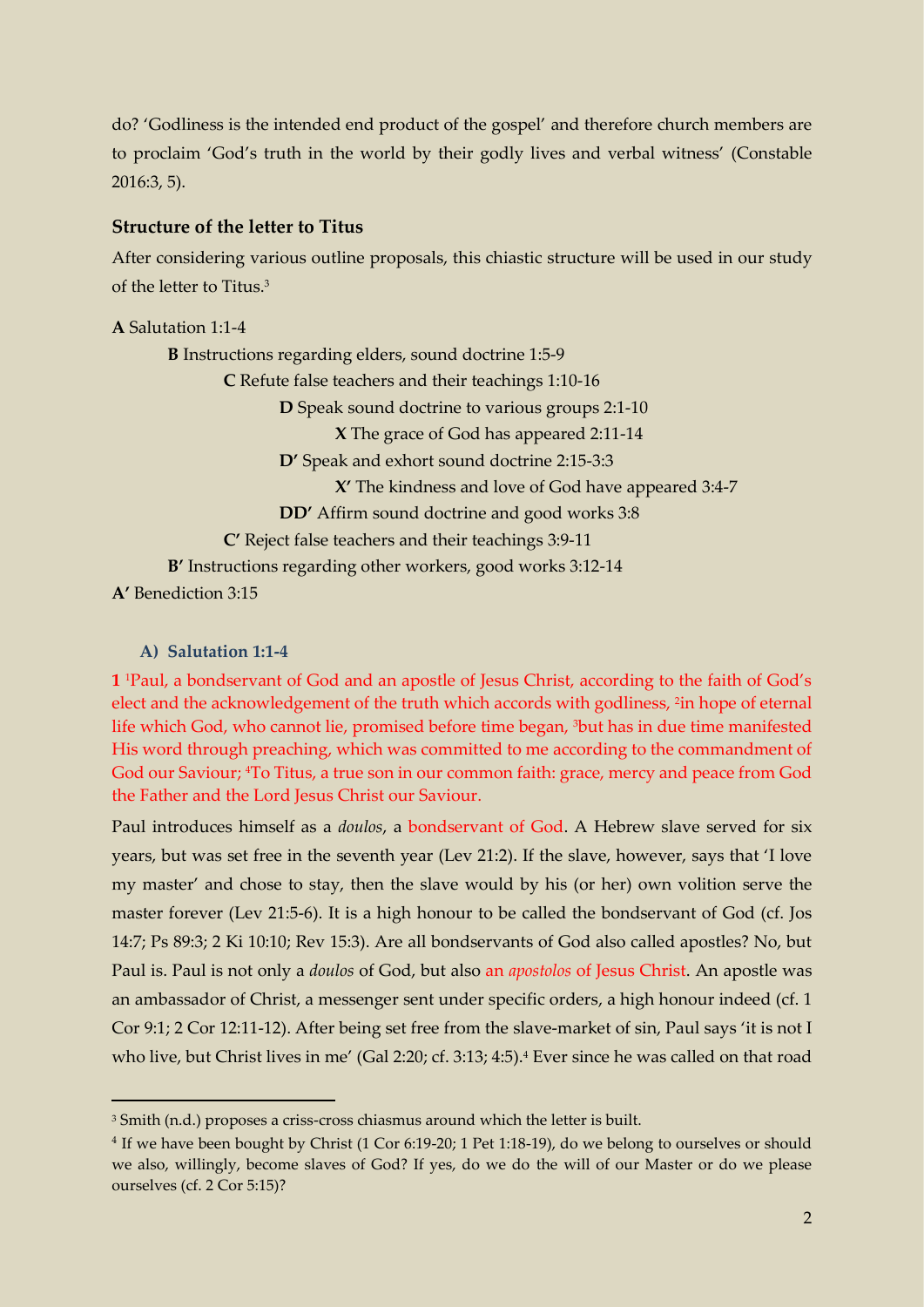to Damascus, this Hebrew of the Hebrews is serving Christ (Acts 26:2-23). As the Servant of Jehovah said when He sent his apostles for the first time, 'He who receives you [the apostles] receives Me, and he who receives Me receives Him who sent Me' (Mat 10:40; cf. 12:18).

If Titus already knew all this, why did Paul mention it? Those who heard this letter being read in local churches on the island of Crete would recognise that Titus was the authorised representative of the apostle to the Gentiles. The authority given to the bondservant and apostle is according to the faith of God's elect, the one faith which has specific content, a specific set of doctrines and practices (cf. Eph 4:5; Jude 3). This faith acknowledges (or knows) the truth which produces something. It leads to the acknowledgement of the truth which accords with godliness. Not all truth has a definite effect, but this faith and its truth leads to godliness, an increasing conformity to the image of God's Son (cf. Rom 8:29; 1 Tim 3:16). But it does more, for all Paul's ministry efforts is with a view to hope of eternal life which God, who cannot lie, promised before time began. Eternal life is a gift of God in Christ Jesus our Lord (Rom 6:23), a present possession to be realised in all its fullness later to those who already 'know You, the only true God, and Jesus Christ whom You have sent' (Jn 17:3; cf. 1 Cor 13:12; Heb 11; 1 Jn 5:11-12). This one true God is the same God who cannot lie, probably mentioned by Paul to contrast God's truthful character with the lying habits of the Cretans (1:12).

God not only promised eternal life before time began, but He has in due time manifested His word through preaching (1:3; cf. 2 Tim 1:9). In time past God spoke in various times and in various ways to the fathers by the prophets — the 'Word of the Lord came unto [the prophet] and said…' — but now Jesus Christ, the Word Himself, was manifested and is preached through the gospel (1:3; 2:11; 3:4; cf. Heb 1:1-4). It is this good news of Christ that was committed to me (1:3b; cf. Acts 9:15-16; Gal 1:10-24). <sup>5</sup> This was done according to the commandment from God the Father, frequently described as God our Saviour in the pastoral letters (1 Tim 1:1; 2:3; 4:10; Tit 1:3; 2:10; 3:4). As the bondservant of God, Paul preached this gospel in season and out of season (cf. 2 Tim 4:2). God the Holy Spirit would later even inspire Paul to write of a future time when people will not endure sound doctrine, turning away from the truth and unto fables (2 Tim 4:3-5). But the promise of eternal life is based on the sure promises of God for whom it is impossible to lie.

Titus, a true son in our common faith (1:3), became a believer either as a result of Paul's ministry in Antioch of Syria or during Paul's first missionary journey. Soon thereafter, Titus accompanied Paul and Barnabas to the meeting in Jerusalem, acting as 'Exhibit A' of how God saved a Gentile who need never be circumcised in terms of the Mosaic covenant (cf. Acts 15:1,

<sup>5</sup> We are today called to do the same by making disciples (Mat 28:18-20).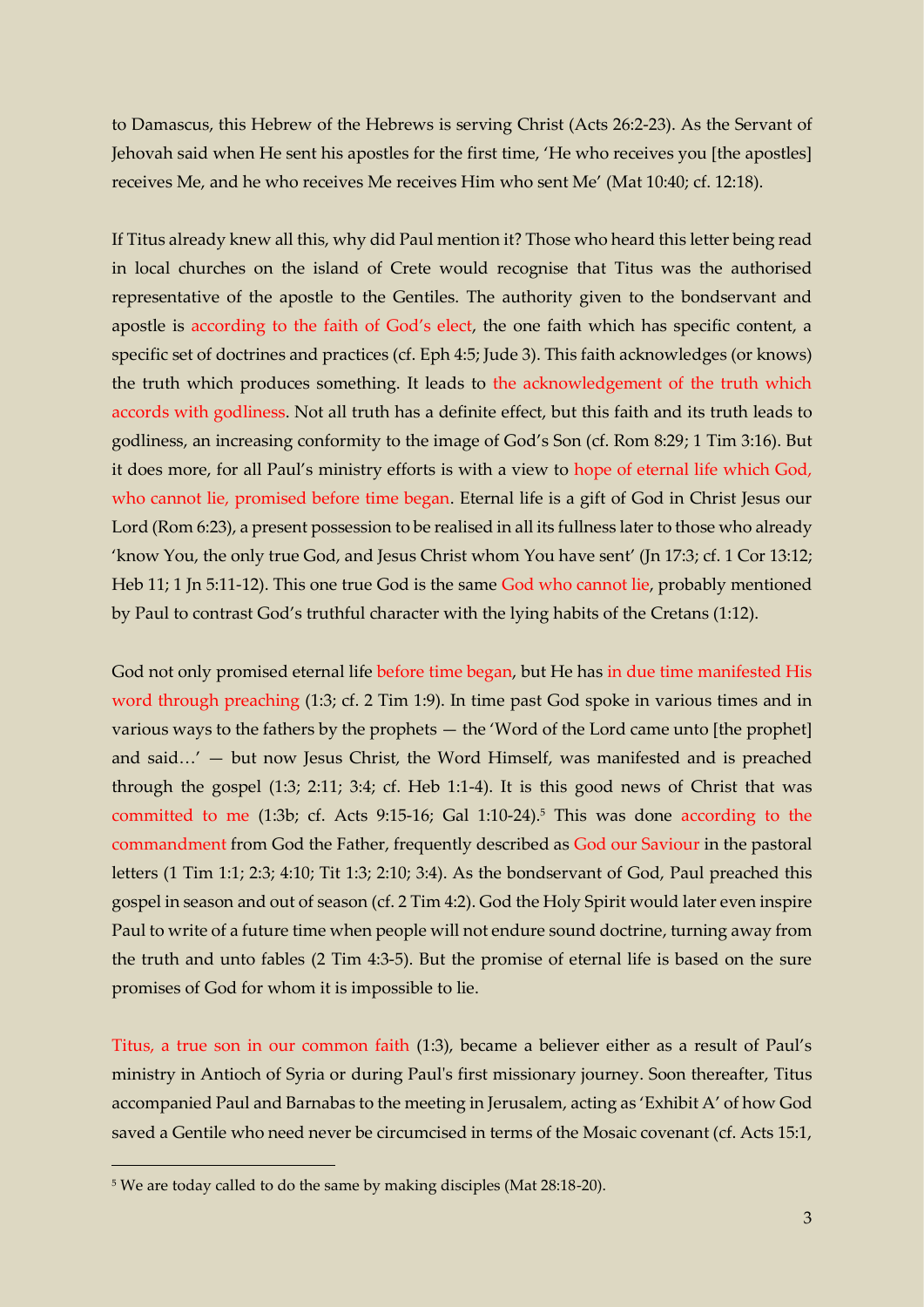3, 5; Gal 2:1-3; Fruchtenbaum 2005:9). As the apostle's protégé, Titus was a partner and coworker who walked in the same spirit and steps as Paul (cf. 2 Cor 2:13; 8:23; 12:18). Titus was the 'go-to man' for delicate and difficult assignments. As the apostle's representative, Titus not only collected money for the poor believers in Jerusalem (2 Cor 7:6-16; 8:1-24), but he also carried a 'severe letter' to the Corinthians (cf. 2 Cor 12:18). After working with Paul among Cretans who were described as 'liars, evil beasts and lazy gluttons' (1:12), Titus was commanded to set in order the things that are lacking and to appoint elders (1:5), remaining there until Paul could send others to Crete before Titus could re-join Paul in Nicopolis (3:12). Titus was therefore a trustworthy son and brother who shared the same faith that all believers in Christ share, the faith once and for all delivered unto the saints (cf. Jude 3).<sup>6</sup>

The benediction is first grace, for if God did not freely give us that which we can never earn, none of us could live. Moreover, in God's mercy we also do not receive what our sinful deeds deserve. Grace and mercy result in God's peace. Jesus said, 'Peace I leave with you, My peace I give to you (Jn 14:27).<sup>7</sup> This blessing is not only from God the Father but also from the Lord Jesus Christ our Saviour. Previously God the Father was described as our Saviour (1:3), but now the Lord Jesus Christ is likewise described as *Soter*, as Saviour (1:4; cf. 2:13; 3:6) — for they are both involved in providing the gift of salvation, as is God the Holy Spirit, as this letter to Titus will later make clear (3:5).

In this lengthy salutation, Paul emphasised not only his apostolic authority, but also a specific message. The message which permeates this letter from the very first verse onwards is about sound doctrine (acknowledgement of the truth) and good works (which accords with godliness). While the authority and message is from God, Titus will be commanded, as Paul's representative, to do certain things. If the churches can be established and grow by God's enabling power in a difficult place such as Crete, then it can be replicated anywhere else in the world. As this short letter will make clear, this is possible because the grace of God that brings salvation appeared to all, the kindness and love of God our Savior toward man has appeared (2:11; 3:4).

<sup>6</sup> Titus was with Paul towards the very end of the apostle's life, but then Paul sent Titus to Dalmatia (or Illyricum), which is east of northern Italy across the Adriatic Sea (2 Tim 4:10). Dalmatia/Illyricum may refer to modern-day Slovakia or parts of modern Croatia, Bosnia-Herzegovina and northern Albania (Constable 2016:2).

<sup>7</sup> The meaning of *shalom* (peace) includes peace, tranquillity, safety, well-being, welfare, wholeness, comfort, health, contentment, success and integrity (original perfect state).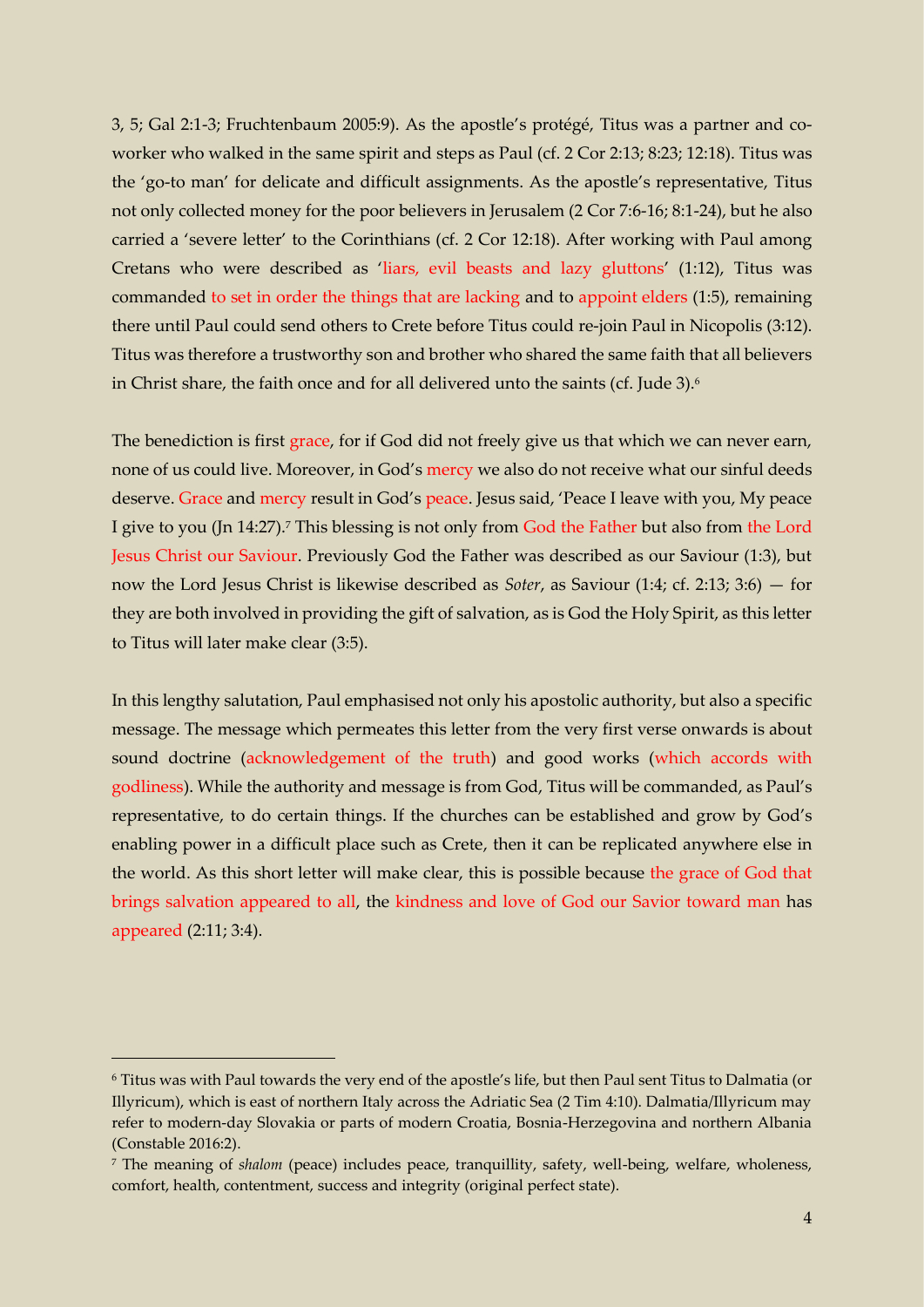# **B) Instructions regarding elders, sound doctrine 1:5-9**

<sup>5</sup>For this reason I left you in Crete, that you should set in order the things that are lacking, and appoint elders in every city as I commanded you  $-$ 6if a man is blameless, the husband of one wife, having faithful children not accused of dissipation or insubordination. 7For a bishop must be blameless, as a steward of God, not self-willed, not quick-tempered, not give to wine, not violent, not greedy for money, <sup>8</sup>but hospitable, a lover of what is good, sober-minded, just, holy, self-controlled, <sup>9</sup>holding fast the faithful word as he has been taught, that he may be able, by sound doctrine, both to exhort and convict those who contradict.

At some stage Paul and Titus brought the gospel of Christ to the inhabitants of the island of Crete (1:5). Paul then continued his third missionary journey, but (temporarily) left Titus behind. With Paul writing probably from Nicopolis (3:12), Titus is commanded to do two, if not three things. First, by using a Greek verb *epidiorthēsē* for the action to set in order the things that are lacking, Titus was to provide 'positive instruction in doctrine and Christian living' (Hiebert 1957:30) — just like a doctor who sets broken bones or straightens out crooked ones (Guzik 2006). Second, Titus was to appoint elders in every city, a command previously given privately (as I commanded you), but now Paul invested Titus with written authority to act as explained further in verses 6-9. In addition to these two tasks, when the letter arrived Titus was to send Zenas the lawyer and Apollos on their journey with haste, that they may lack nothing (3:13). This work was to continue until Artemas or Tychicus arrived (3:12). At that stage, after he had served on the island of Crete, Titus was to re-join Paul in Nicopolis (3:12). The table below summarises 17 qualifications for an elder that are mentioned in Titus. 8

| <b>Qualification</b>               | Meaning                                                   | <b>References</b> |
|------------------------------------|-----------------------------------------------------------|-------------------|
| <b>Blameless</b><br>(Greek:        | No obvious flaw in character or conduct. Nothing to       | Titus 1:6; cf. 1  |
| anegkletos; mentioned twice)       | 'take hold upon' to attack his life or that local church. | Tim 3:2           |
|                                    | No scandal.                                               |                   |
| The husband of one wife            | One-woman man. Elder focuses attention on one             | Titus 1:6; cf. 1  |
| (Gr. mias gunaikos aner)           | woman, <i>i.e.</i> his wife. Elder can be unmarried.      | Tim 3:2           |
| Having faithful children           | Children should not rebel against the authority of        | Titus 1:6; cf.    |
| (Gr. tekna echon pista) not        | their father. Dissipation means riotous living (cf. Lk    | Lk 15:13; 1       |
| accused of dissipation (Gr         | 15:13). Does this refer to believing children or to       | Tim 3:4-5, 12;    |
| <i>asotia</i> ) or insubordination | children that are faithful to obey the leader of the      |                   |
|                                    | house? I think the latter.                                |                   |
| A steward of God                   | The elder acts as a steward of God. The greater the       | Titus 1:7; cf.    |
|                                    | Master, the greater the servants are expected to and      | Mk 10:41-45;      |
|                                    | the more responsibilities they the servants have.         | 1 Cor 3:5-9;      |
|                                    |                                                           | $4:1-2$           |
| Not self-willed (Gr.<br>me         | Not selfish, arrogant, stubborn, proud, over-bearing.     | Titus 1:7; cf. 1  |
| <i>authade</i> )                   |                                                           | Tim               |
| Not quick-tempered (Gr. me         | Not soon angry or contentious. Must not have a            | Titus 1:7; cf. 1  |
| orgilon)                           | settled state of anger.                                   | $Tim\ 3:2-3$      |

<sup>8</sup> Sources consulted in compiling this table include Guzik (2006) and Constable (2016:10-13).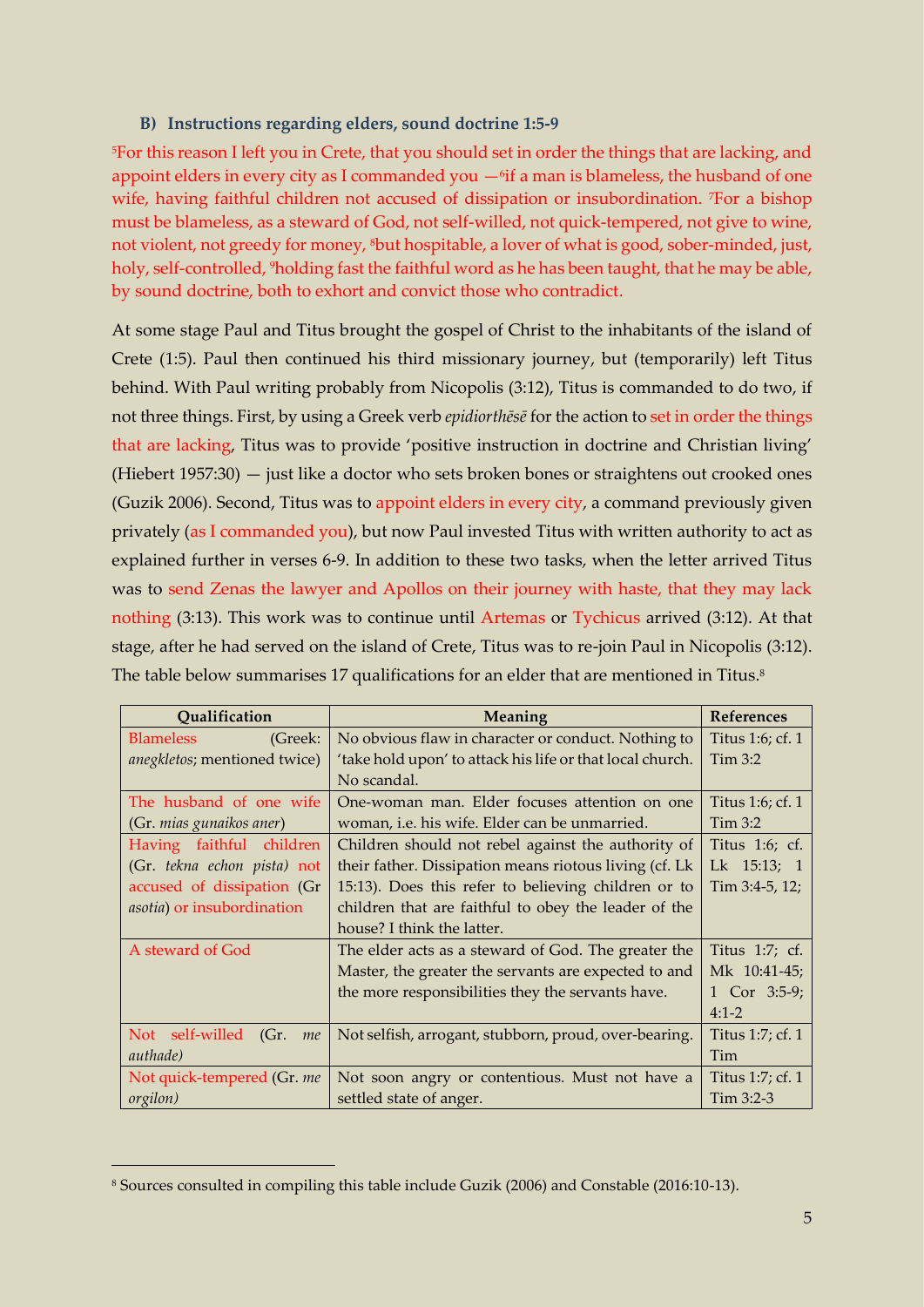| Not given to wine (Gr. me     | Don't drink more than is proper.                        | Titus 1:7; cf. 1 |
|-------------------------------|---------------------------------------------------------|------------------|
| paroinon)                     |                                                         | Tim 3:3          |
| Not violent (Gr. me plekten)  | Neither violent in action nor in speech. No             | Titus 1:7; cf. 1 |
|                               | browbeating others.                                     | Tim 3:3          |
| Not greedy for money (Gr.     | Free from the love of money. Not trying to profit out   | Titus 1:7; cf. 1 |
| me aischrokerde)              | of Christian service.                                   | Tim 3:3, 8;      |
|                               |                                                         | 6:7-8, 17-19     |
| Hospitable (Gr. philexenon)   | No hotels at that stage like we have today, so          | Titus 1:8; cf. 1 |
|                               | Christians provided shelter to others.                  | Tim 3:2          |
| A lover of what is good (Gr.  | Not the base and sordid things of this world, but that  | Titus 1:8        |
| philagathon)                  | which is good.                                          |                  |
| Sober-minded<br>(Gr.          | Think clearly and with clarity. Prudent. Can have a     | Titus 1:8; cf. 1 |
| sophrona)                     | sense of humour, but not foolish behaviour. Paul        | Tim 3:2          |
|                               | referred to sober-mindedness 10 times in the            |                  |
|                               | Pastoral letters.                                       |                  |
| Just (Gr. dikaion)            | Right towards men, upright, fair, just.                 | Titus 1:8        |
| Holy (Gr. hosion)             | Right towards God, set apart to God.                    | Titus 1:8        |
| Self-controlled (Gr. egkrate) | Right towards self, disciplined, temperate.             | Titus 1:8        |
| Holding fast the faithful     | Committed to God's truth and not depart from it.        | Titus 1:9; 1     |
| word as he has been taught    | Have been under the teaching of someone else. Able      | Tim 3:2          |
|                               | to bring the Word of God to people with confidence      |                  |
|                               | and authority. Conserve the truth and also preserve     |                  |
|                               | the truth, be it from dilution, deletion or distortion. |                  |
| Able, by sound doctrine,      | Can encourage (exhort) others with the Scriptures       | Titus 1:9; cf. 1 |
| both to exhort and convict    | but also discourage (convict) others who are on the     | Tim 3:2          |
| those who contradict          | wrong track. This means pointing out the error of       |                  |
|                               | false teaching and why it is wrong.                     |                  |

## **C) Refute false teachers and their teachings 1:10-16**

<sup>10</sup>For there are many insubordinate, both idle talkers and deceivers, especially those of the circumcision, <sup>11</sup>whose mouths must be stopped, who subvert whole households, teaching things which they ought not, for the sake of dishonest gain. <sup>12</sup>One of them, a prophet of their own, said, "Cretans are always liars, evil beasts, lazy gluttons." <sup>13</sup>This testimony is true. Therefore rebuke them sharply, that they may be sound in the faith, <sup>14</sup>not giving heed to Jewish fables and commandments of men who turn from the truth. <sup>15</sup>To the pure all things are pure, but to those who are defiled and unbelieving nothing is pure; but even their mind and conscience are defiled. <sup>16</sup>They profess to know God, but in works they deny Him, being abominable, disobedient, and disqualified for every good work.

Verse 10 flows easily from the end of the previous verse ('for'). To be insubordinate is to resist authority or control. The false teachers do not want to submit to the sound doctrine mentioned in verse 9. These insubordinates are either vain talkers — meaning they utter empty, senseless things which are useless  $-$  or they are deceivers ('mind-misleading'). Since they were *especially* those of the circumcision, one can infer that the false teachers were mostly of Jewish origin, but there were also false teachers of Gentile origin. The mouths of the false teachers must be stopped; the picture is to muzzle or bridle their mouths. This is of course the very opposite of the picture for the good teachers: 'For the Scripture says, "You shall not muzzle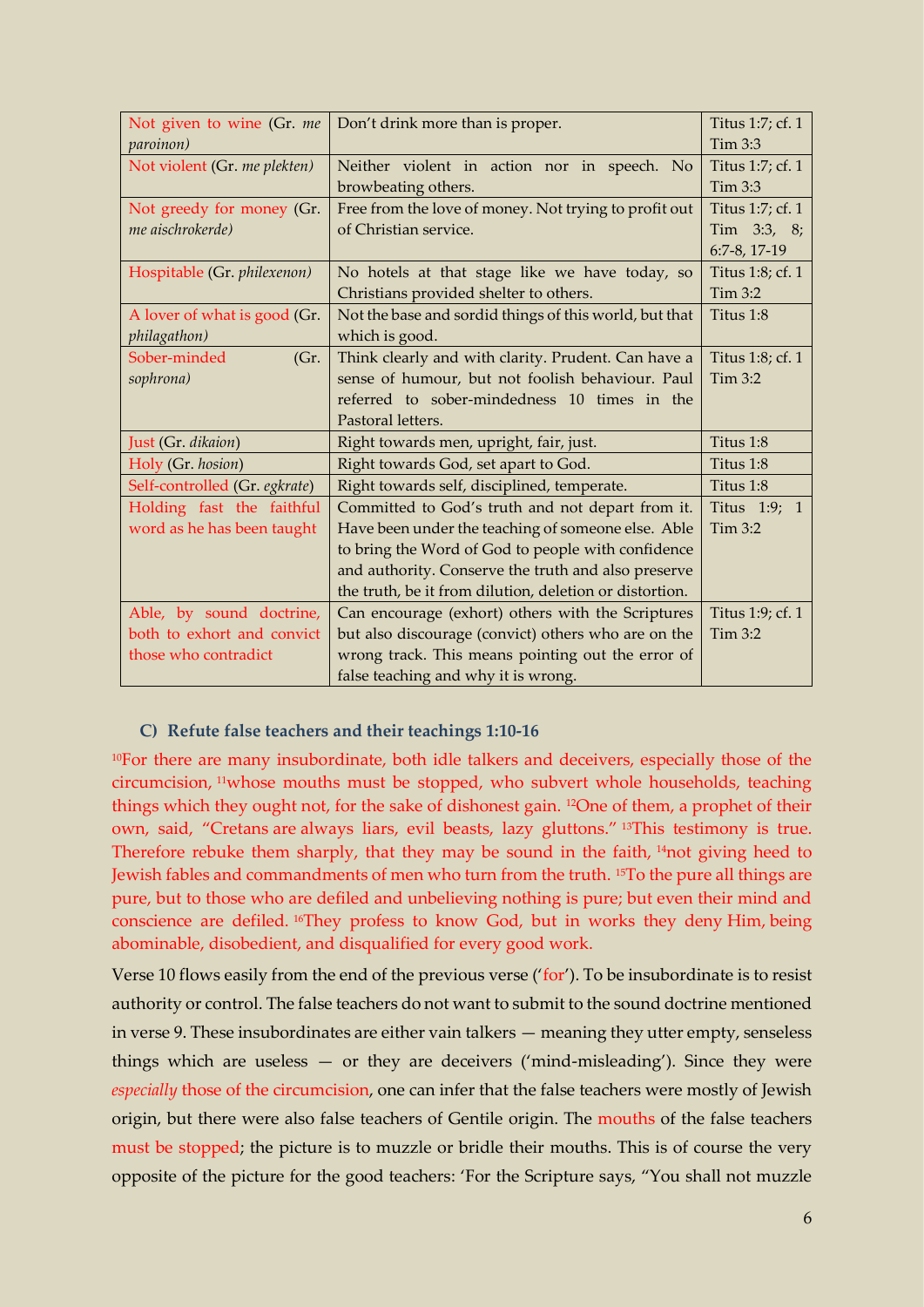an ox while it treads out the grain", and "The labourer is worthy of his wages"' (1 Timothy 5:18). The text does not say how the false teachers should be reduced to silence, but the context in Titus emphasises sound doctrine, so the truth of God's Word is to be used to shut them up (cf. Hebrews 4:12-13). By teaching what they ought not, false teachers subverted (overthrow, overturn) whole households (families), probably gained a following and these followers may have eventually paid these false teachers money (dishonest gain, filthy lucre).

The indictment in Titus 1:12 is severe. Under the inspiration of the Holy Spirit, Paul selects a saying from Epimenides, a native of *Gnossus* in Crete who lived in 600 B.C. Epimenides was not an inspired prophet, but recognised by Cretans to be a foreteller and a poet. Cretans were known as liars — so much so that a popular saying of that time was 'to Cretize', meaning to lie and to cheat. Another proverb was to 'play the Cretan with a Cretan', that is, to out-trick a trickster. The description evil beasts depict their cruel, wild and ferocious nature. As for lazy gluttons, they did not want to work but they sure wanted money and prestige.

If a Cretan ('one of them') says Cretans are always liars, then that statement is self-referentially incoherent, for how can you know if the statement is true when a Cretan says it? But in verse 13, Paul not only affirms that 'this testimony is true' of the false teachers, but he also adds that Titus must rebuke them sharply, like using a surgeon's knife and making decisive cuts with the truth. The positive reason for such a sharp rebuke is so that they may be sound in the faith. Despite the severe saying in verse 12, God still wants false teachers to turn to Him. After all, wasn't Paul a false teacher before he became a believer in Christ? A negative reason given for the sharp rebuke is so that they would not give heed to Jewish fables and commandments of men who turn from the truth. These Jewish fables were fictitious inventions and one need not speculate what these speculations were.

The phrase the commandments of men is found in Matthew 15:1-20. Jesus rebuked the scribes and Pharisees (who were of course Jews) who were worshiping God in vain because they taught as doctrines the commandments of men. Moreover, Jesus said that 'whatever enters the mouth goes into the stomach and is eliminated. But those things which proceed out of the mouth come from the heart, and they defile a man' (Matthew 15:17b-18). What is pure and what is defiled comes from the heart, from within. But the false teachers in Crete (*especially* those of the circumcision) had lost the ability to discern between what is innocent (all things are pure) and what is sinful; they were turning neutral or a-moral things (neither immoral nor moral) into various prescribed rituals (cf. 1 Timothy 4:1-5). To the pure all things are pure but the very opposite also applies: if impurity is attributed to non-moral things, then what could it say of the inner state of those who hold this? These actions would defile their minds and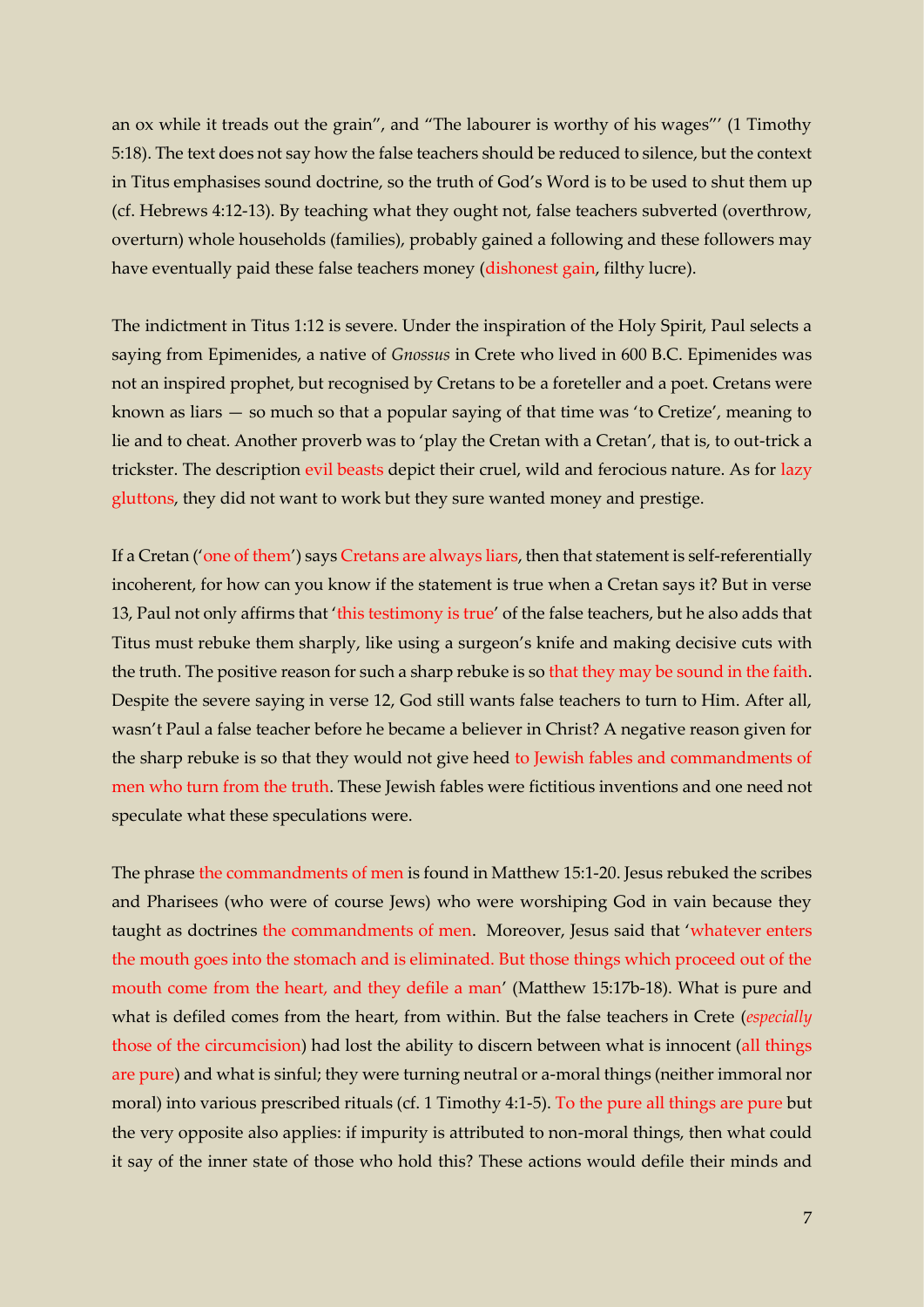consciences. While these false teachers profess to know God, in practise their works deny Him and they are denounced for being abominable (detestable, even idolatrous), disobedient (not in line with God's Word; disobedient to the truth), and disqualified (useless) for every good work.

### **D) Speak sound doctrine to various groups 2:1-10**

**2** <sup>1</sup>But as for you, speak the things which are proper for sound doctrine: <sup>2</sup> that the older men be sober, reverent, temperate, sound in faith, in love, in patience; <sup>3</sup>the older women likewise, that they be reverent in behaviour, not slanderers, not given to much wine, teachers of good things — <sup>4</sup> that they admonish the young women to love their husbands, to love their children, <sup>5</sup>to be discreet, chaste, homemakers, good, obedient to their own husbands, that the word of God may not be blasphemed. 6Likewise, exhort the young men to be soberminded, <sup>7</sup> in all things showing yourself to be a pattern of good works; in doctrine showing integrity, reverence, incorruptibility, <sup>8</sup>sound speech that cannot be condemned, that one who is an opponent may be ashamed, having nothing evil to say of you. 9Exhort bondservants to be obedient to their own masters, to be well pleasing in all things, not answering back, <sup>10</sup>not pilfering, but showing all good fidelity, that they may adorn the doctrine of God our Savior in all things.

In sharp contrast ('but') to the insubordinates who subvert households and whose teaching — or rather, fables and commandments of men — will produce bad fruit (1:10-11, 14), Titus (as for you) is to speak things which are proper for sound doctrine. The focus is on ethical conduct, on right living. Who is Titus to teach? The apostle Paul instructs Titus to teach what was appropriate for older men (2:2), older women and (indirectly) younger women (2:3-5), young men (2:6) as well as slaves (2:9-10). This teaching is not only the antidote against error, but also strengthens the inner life of believers (cf. Constable 2016:17).

The old men of a congregation play an important part in the life of a local church. The extent of their influence depends on their example, on the sweetness and mellowness of their Christian character (Hiebert 1957:48). Older men are to be sober (not using wine immoderately), reverent (honourable character in thought, word and deed), temperate (of well-balanced and sound mind) as well as sound in faith, in love, in patience (to be well or healthy in respect of faith and love as well as patiently enduring during trials and tribulations). If we are going to 'harden' in our ways in old age, rather harden in faith, love and patience (Guzik 2006). Notice that Paul's instructions honours those who are mature in Christ, those who have become skilled in applying the truth of God's Word in their lives (cf. Heb 5:13-14).

Older women must likewise show Christian character traits. They are to be reverent in behaviour (as is befitting or becoming holy persons, those set apart for God), not slanderers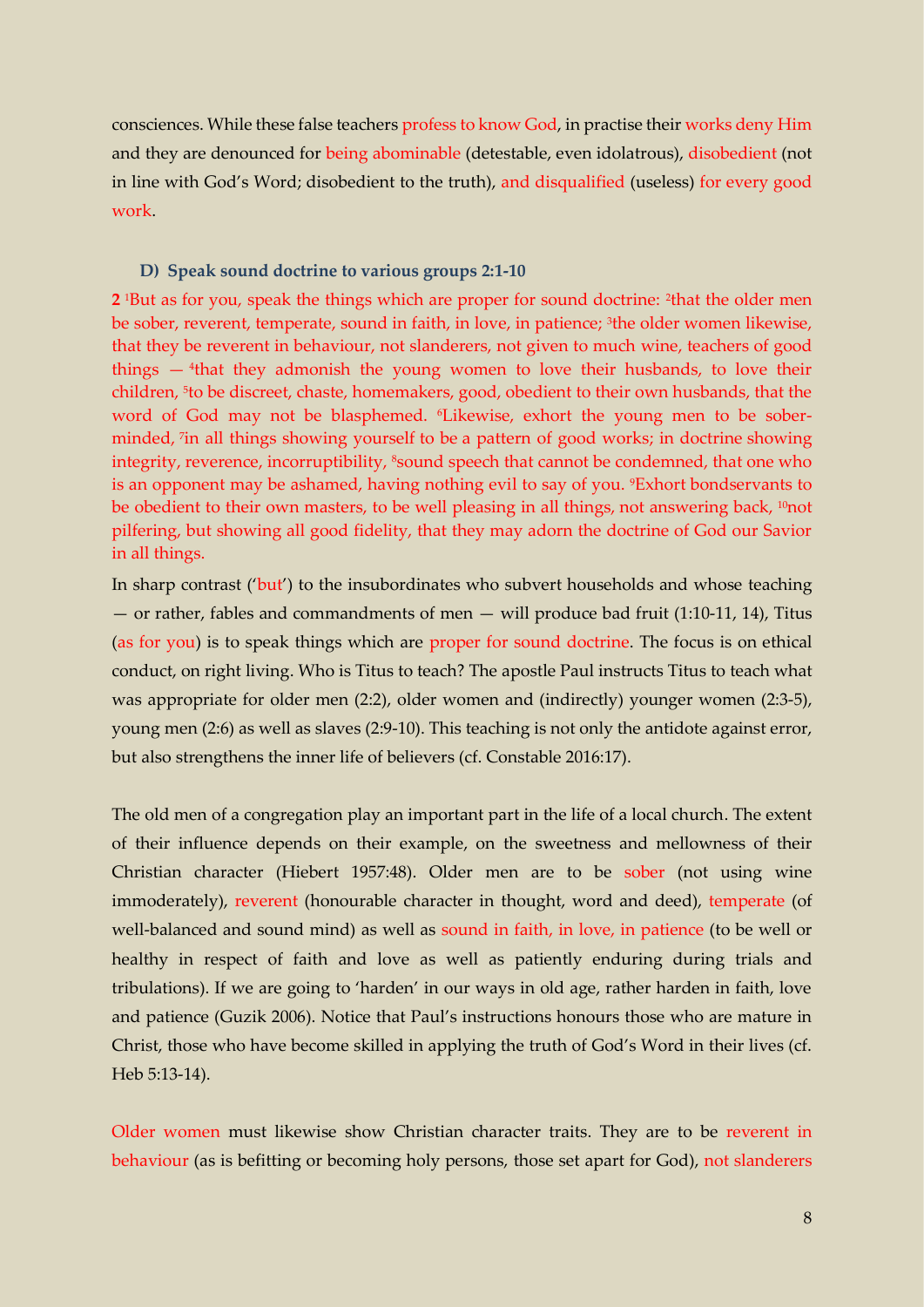(not accusing falsely, not doing the devil's work by speaking evil or making accusations of others) and not given to much wine (not enslaved to it; cf. 1 Tim 3:11). Viewed positively, older women are to be teachers of good things (that which is noble or good)  $-$  and this teaching would include encouraging or training younger women. Older women are to teach the younger women seven things. They are to earnestly love their husbands and to love their children. While some aspects of this love come naturally, what is to be taught is the selfsacrificing love of Jesus Christ, our God and Saviour (Guzik 2006). In relation to themselves, younger women are to be discreet (sound or balanced in attitude, mind and action) and chaste (pure and modest). In relation to their homes, they are to be homemakers (busy caring for the house and household affairs, but not necessarily exclusively occupied with household chores), good (of good constitution or nature, upright, discern between what is good and what is evil) and obedient to their own husbands. The reason why the older women are to teach the younger women all these things is so that the word of God may not be blasphemed. According to Hiebert (1957:51), the 'elevating and refining impact of Christianity upon womanhood is one of the significant social contributions of Christianity'.<sup>9</sup>

Constable (2016:20) notes that God wants wives to make the home 'her *primary* ministry, not necessarily her *sole* ministry' — before adding this table from a Family Life Conference to contrast the world's view with God's view concerning women and their homes:

| The world's view                                | <b>God's view</b>                                      |
|-------------------------------------------------|--------------------------------------------------------|
| Home is a boring drudgery.                      | Home is a haven to come to from the world.             |
| Homemaking & children are a burden.             | They are God's good gifts.                             |
| Value<br>success/self-gratification<br>material | Value character & godliness; invest in the future.     |
| now.                                            |                                                        |
| Place children in childcare rather than caring  | Parents should teach and fulfil their responsibilities |
| for them yourself.                              | to train their children.                               |
| Children, homemaking, and often marriage        | Raising godly children is one of the ways to fulfil    |
| get in the way of self-achievement.             | God's purposes & one of the highest callings in life.  |
| Demand your rights to fulfilment.               | Give up your rights.                                   |

Titus must exhort young men with one command only, namely to be sober-minded (2:6; cf. 1:8; 2:2, 4, 8). Young men are to cultivate self-control and balance as opposed to being impetuous and following various passions indiscriminately. Also, Titus was to be an example in two ways. First, his conduct should be a pattern of good works. Second, his doctrine (or teaching) is to show integrity (incorruptible; attitude when teaching), reverence (gravity, dignity, honesty; manner of teaching) and sincerity. His teaching should be spiritually

<sup>9</sup> It is revealing to see how various 'religions' treat women.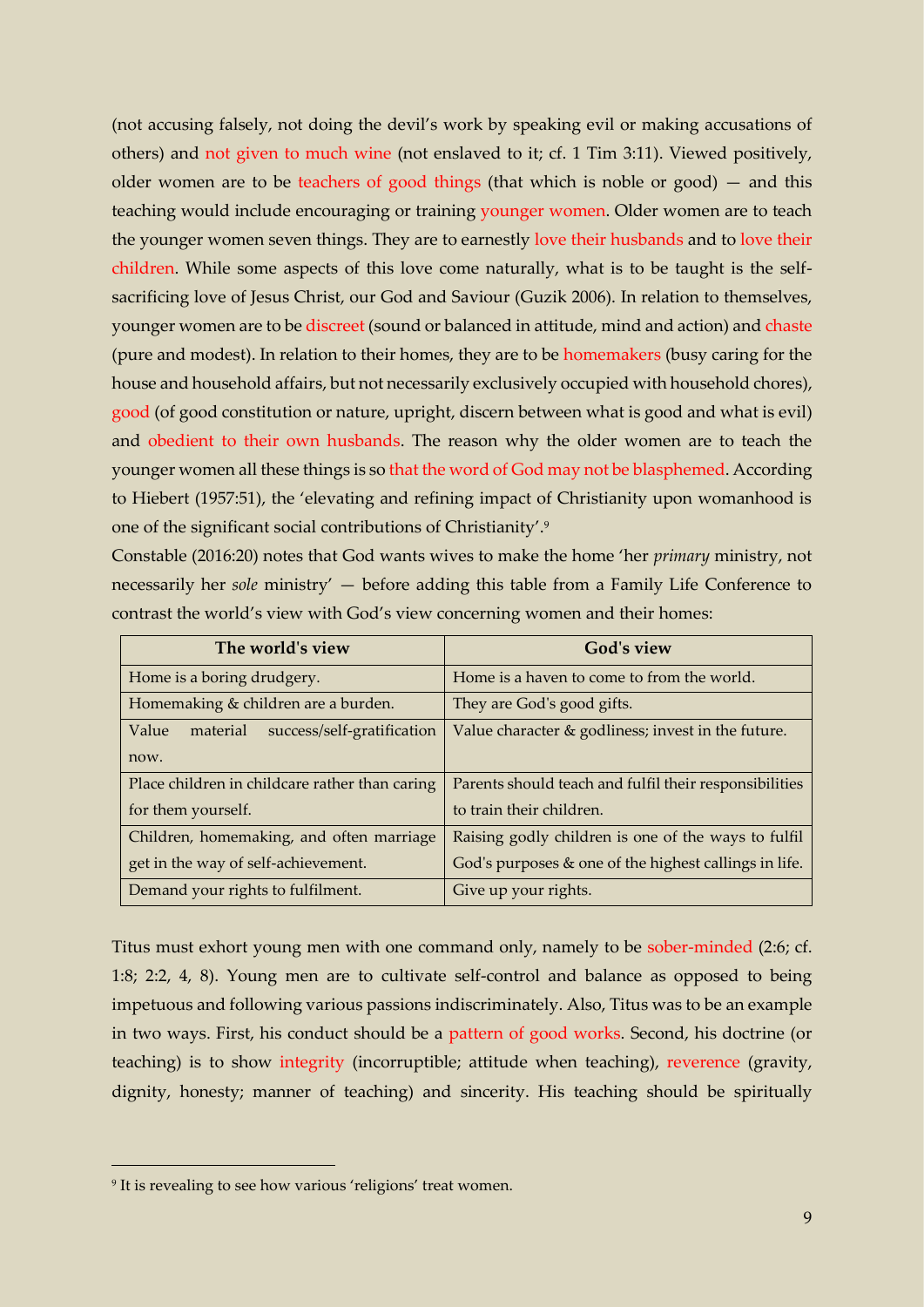healthy; no one should be able to condemn Titus' speech or have anything evil to say about 'us' (including therefore Paul also) — and if they do, they will become ashamed.

Whereas the former groups were based on age or gender, Titus must also address a social class of that time, namely slaves. 'In the ancient world, Christians shocked the larger culture by mixing slaves and masters in the social setting of the church service. This meant that a slave might go to church and be an elder over his own master' (Guzik 2006). Titus is to encourage slaves (exhort bondservants) to be obedient to their own masters — and by obeying their masters, they would be obeying God (but see Acts 5:2, where relevant). Such submissiveness was not to be in bitterness, but rather to be well-pleasing (acceptable) in all things, not answering back (gainsay or contradict) and not pilfering (stealing or embezzling). Moreover, slaves are to be trustworthy (show fidelity) in every matter entrusted to them. A spiritual motive is given for these injunctions: that they may adorn (ornament, embellish with honour) the doctrine of God our Savior in all things. Slaves have a tremendous opportunity regarding the doctrine of God our Saviour: 'Even one in a low or disadvantaged station in life has the potential to beautify God's truth by the way they live' (Guzik 2006).

#### **X) The grace of God has appeared 2:11-14**

<sup>11</sup>For the grace of God that brings salvation has appeared to all men, <sup>12</sup>teaching us that, denying ungodliness and worldly lusts, we should live soberly, righteously, and godly in the present age, <sup>13</sup>looking for the blessed hope and glorious appearing of our great God and Savior Jesus Christ, <sup>14</sup>who gave Himself for us, that He might redeem us from every lawless deed and purify for Himself His own special people, zealous for good works.

In the Greek, the sentence begins with the word 'appeared' (*epiphainō*), thus emphasising the appearance of the grace of God. This appearance refers to the first coming of Jesus Christ and the gospel of Christ's death, burial and resurrection which brings salvation to all men (cf. 1:3). By God's grace, salvation is available to all human beings (cf. Jn 12:32; 1 Jn 2:2), but not all people appropriate this gift of salvation by faith.

As intimated in the introduction (1:1), and for those who have appropriated God's gracious gift of salvation by faith, this grace of God takes us like children back to school, teaching us (trains, chastises, restrains, disciplines) two things. First, and viewed negatively, believers ('us') are taught to deny ungodliness (that which is unlike God, unlike Jesus Christ) and worldly lusts (cf. Rom 12:1-2; 1 Jn 2:16-17). Second, and viewed positively, we should live soberly (self-controlled, prudently; cf. 1:8; 2:2, 4-6), righteously (justly, fairly) and godly (reverent devotion to God) in this present age. Wiersbe (2007:793) states it well: To be sober is to emphasise 'the believer's relationship to himself, while "righteously" deals with his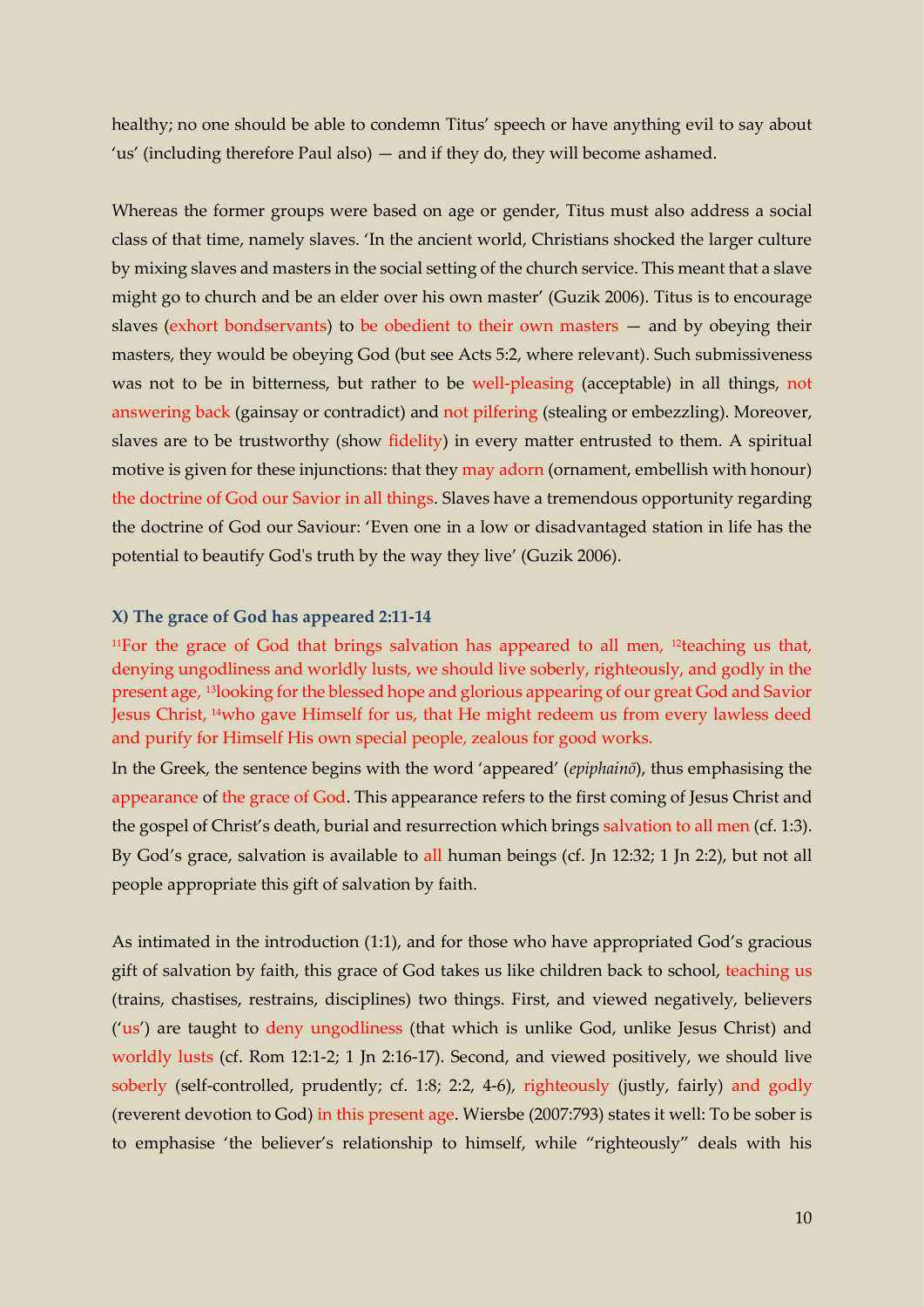relationships with other people. "Godly" speaks of the Christian's relationship to the Lord, though the qualities should not be separated'.

The above is to continue in this present age, an age where we do not yet see all things submitted to the Lord Jesus Christ (Heb 2:8), an age described elsewhere in Scripture as evil because Satan is still deceiving all the nations (cf. Gal 1:4; cf. Rev 20:3). While living lives as described above (i.e. soberly, righteously, and godly), believers are to look for the blessed hope and glorious appearing of our great God and Savior Jesus Christ. Believers are to live with the constant attitude and expectation that our blessed hope, our great God and Saviour Jesus Christ, may appear at any moment. Our blessed hope is settled in Him and the grace of God disciplines us to live lives that honour Him. The next appearing of Jesus Christ will be at the rapture, and such appearing of the Lord will be glorious.

At Christ's first coming, He gave Himself for us on the cross, dying a substitutionary death for the penalty of our sins (cf. Mat 20:28). The redemption that Christ bought does two things for us. Our great God and Saviour not only redeemed us from every lawless deed, thereby justifying us, but He is also sanctifying us, to purify for Himself His own special people, zealous for good works. 10

## **D') Speak and exhort sound doctrine 2:15-3:3**

-

<sup>15</sup>Speak these things, exhort, and rebuke with all authority. Let no one despise you. **3**<sup>1</sup>Remind them to be subject to rulers and authorities, to obey, to be ready for every good work, <sup>2</sup>to speak evil of no one, to be peaceable, gentle, showing all humility to all men. <sup>3</sup>For we ourselves were also once foolish, disobedient, deceived, serving various lusts and pleasures, living in malice and envy, hateful and hating one another.

Paul addresses Titus directly, instructing him again to speak these things, the doctrine of God referred to earlier in this letter, including the gospel of Christ (cf. 2:1-14). But it may well also anticipate what Paul instructs Titus to do next. Titus must exhort the people so that they will apply what they have been taught and to rebuke (*periphroneō*) with all authority. Titus is not to let anyone despise him by getting around the doctrine of God through clever rationalisations to continue in their old ways (cf. 1:12). This doctrine is from God who has all authority (cf. 1:3).

<sup>&</sup>lt;sup>10</sup> The Church comprises of Jewish and non-Jewish believers in one body of Christ. After He has appeared in the air at the time of the rapture, the Lord will continue to redeem and purify for Himself more believers, but during the Tribulation, God's plan on earth will continue not through the raptured Church, but will refocus on Israel and all the nations.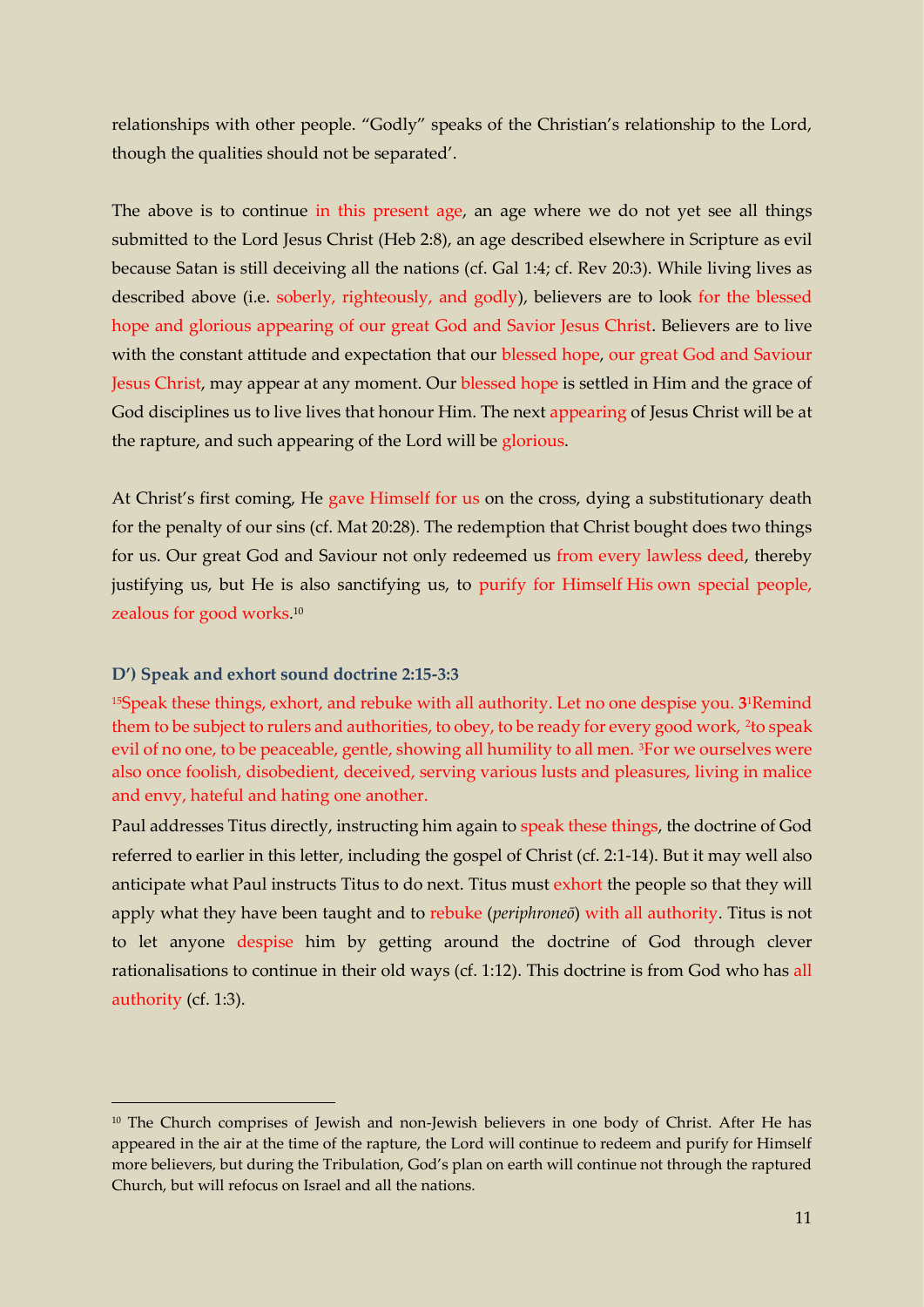In Titus 3:1-3, Paul focuses on Christians' behaviour in relation to rulers of government and to the rest of society. Titus is told to continue to remind them (Cretan believers and, by extension, all Christians) to be model citizens who do at least these six things: (1) obey rulers and authorities (cf. 1:12; Rom 13:1-7), are (2) ready for every good work (but unready for any bad work), (3) speak evil of no one (no maligning or slandering), (4) be peaceable (not a fighter, unaggressive, not pugnacious) (5) gentle (considerate, forbearing, uncontentious) (6) showing all humility to all men (a sweet reasonableness to all people).

Christians can only boast in the Lord Jesus Christ who has appeared to all men. Paul reminds the Cretan believers — and Paul includes himself in this characterisation (we ourselves were also once…) of the way they used to be before they became Christians. 'Such a presentation of a person's past before becoming a Christian, followed by a description of his condition as a Christian, played a common role in early Christian preaching' (Lopez 2011:315-316).<sup>11</sup>

Constable (2016:27) notes the following concerning the content of Titus 3:3:

[E]very characteristic that he [Paul] mentioned in this verse contrasts with one he had urged his readers to adopt earlier in this epistle. They—Paul included himself—had been: "foolish," not *sensible*; "disobedient," not *submissive*; "deceived," not *enlightened*; and "enslaved," not *free and self-disciplined*. Moreover, they had been "malicious," not *peaceable*; "envious," not *considerate*; and "hateful," not *loving*.

But how did Paul, Titus, Cretan believers  $-$  yes, all Christians  $-$  change from what they were to what they are now becoming?

### **X') The kindness and love of God have appeared 3:4-7**

-

<sup>4</sup>But when the kindness and the love of God our Savior toward man appeared, <sup>5</sup>not by works of righteousness which we have done, but according to His mercy He saved us, through the washing of regeneration and renewing of the Holy Spirit, <sup>6</sup>whom He poured out on us abundantly through Jesus Christ our Savior, <sup>7</sup> that having been justified by His grace we should become heirs according to the hope of eternal life.

Christians cannot save themselves (not by works of righteousness which we have done). Every human being needs a kinsman who is willing and able to pay the price for our sins. The appearance referred to is that of Jesus Christ at his first coming. Since His incarnation, God the Son took on human nature in addition to His pre-existing divine nature. This appearance of Jesus Christ is the greatest manifestation of God the Father's kindness and love towards man (cf. Jn 3:16).

<sup>11</sup> See for example other 'vice lists' noted in Romans 1:29-32; 2:8; 13:13; 1 Corinthians 5:10-11; 2 Corinthians 12:20-21, Ephesians 4:31, Philippians 3:2; Colossians 3:5-9 and 1 Timothy 1:9-10; 6:4-5.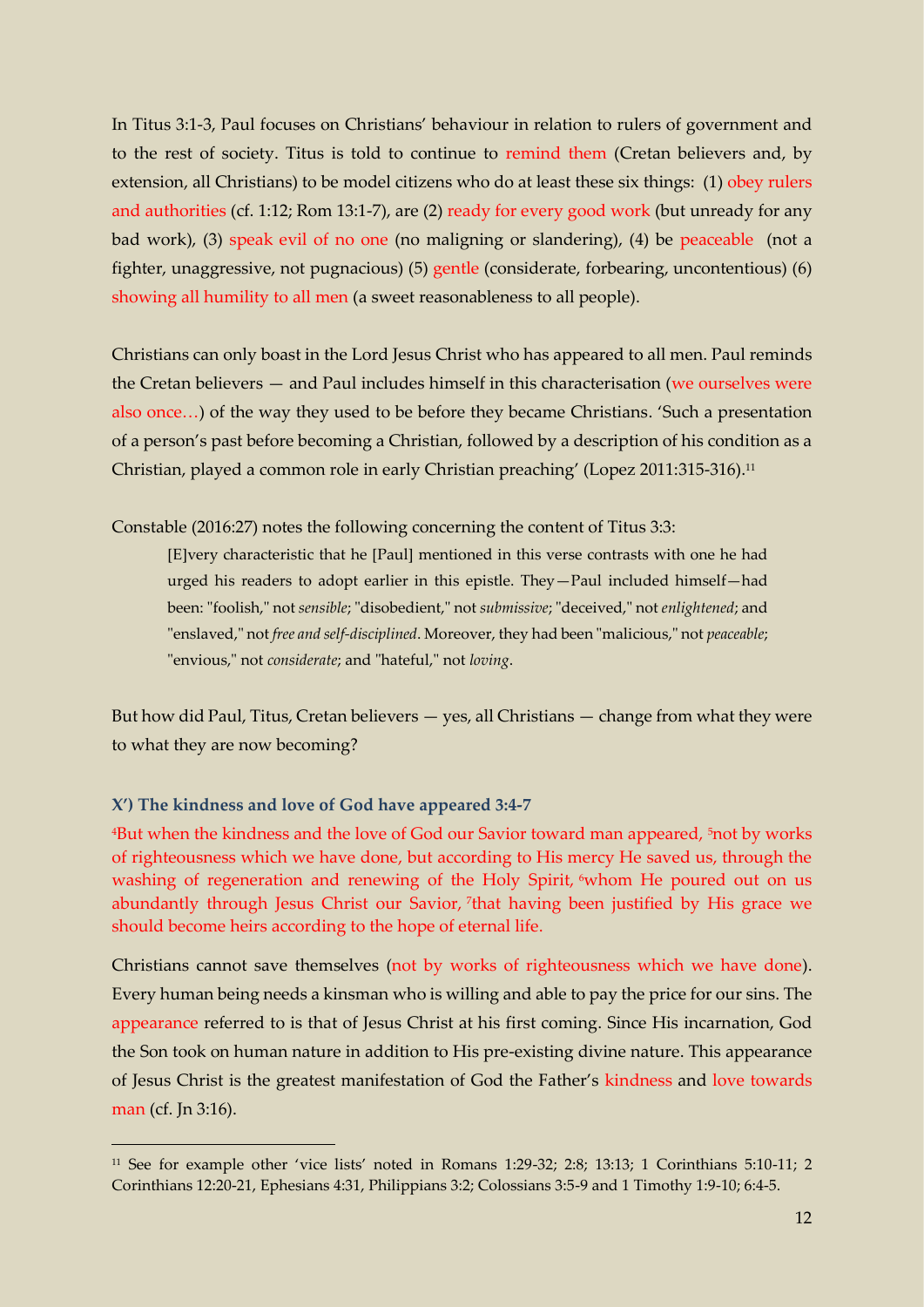God in His mercy saved us, not by our works, lest anyone should boast, but through the washing of regeneration and renewing of the Holy Spirit, whom He [God the Father] poured out on us abundantly through Jesus Christ our Savior. All three Persons of the Trinity are involved in the salvation of every believer. The washing of regeneration could refer to the spiritual cleansing and regenerating work of the Holy Spirit (Guzik 2006). According to Hiebert (1957:70),

The cleansing is effected through the application of the Word of God to heart and conscience. The Word is elsewhere pointed out as the instrument or means of regeneration (1 Peter 1:23; James 1:18). As the revelation of the Word is applied to the heart, regeneration is wrought by the Spirit. It is the initial experience of salvation wrought within the believer. Baptism is the consequent testimony of the washing that has taken place.

The renewing of the Holy Spirit begins when a person becomes a believer in Christ and is a continuing work by the Holy Spirit in the life of such believer, leading him or her on to further sanctification (cf. 3:7). God has not only justified us (declared us righteous), but by His grace we have also become heirs according to the hope of eternal life (3:7; cf. 1:2). Constable (2016:28) summarises it as follows: 'In verses 5-7, Paul explained *what* God did (saved, washing, regeneration, renewing, justified), its *basis* (God's mercy), its *means* (the Holy Spirit), and its *goal* (hope of eternal life).'

On the birthday of the Church, on Pentecost, the Holy Spirit was poured out not only on the twelve apostles, but on other Jewish believers too as they were baptised into the Body of Christ (Acts 2). The Holy Spirit was also poured out on Samaritan (Acts 8) and Gentile believers (Acts 10-11; 11:15-17) as the gospel of Christ spread from Jerusalem, to Judea, Samaria and to the end of the earth (Acts 1:8).<sup>12</sup>

## **DD') Affirm sound doctrine and good works 3:8**

-

<sup>8</sup>This is a faithful saying, and these things I want you to affirm constantly, that those who have believed in God should be careful to maintain good works. These things are good and profitable to men.

For the third time in this letter, Paul instructs Titus to affirm 'these things' (3:4-7; cf. also 2:1, 15) and to do so constantly. The aim is to exhort believers, those who have believed in God, to act on the faithful saying, to not just be hearers of the doctrine of God, but also to be doers of it, being careful to maintain good works. Good works are not only essentially excellent, but are also profitable or beneficial on a practical level (Constable 2016:28). 'The best way a local

<sup>&</sup>lt;sup>12</sup> The Holy Spirit will be poured out on the remnant of Israel in the Tribulation Period (Joel 2:28-29).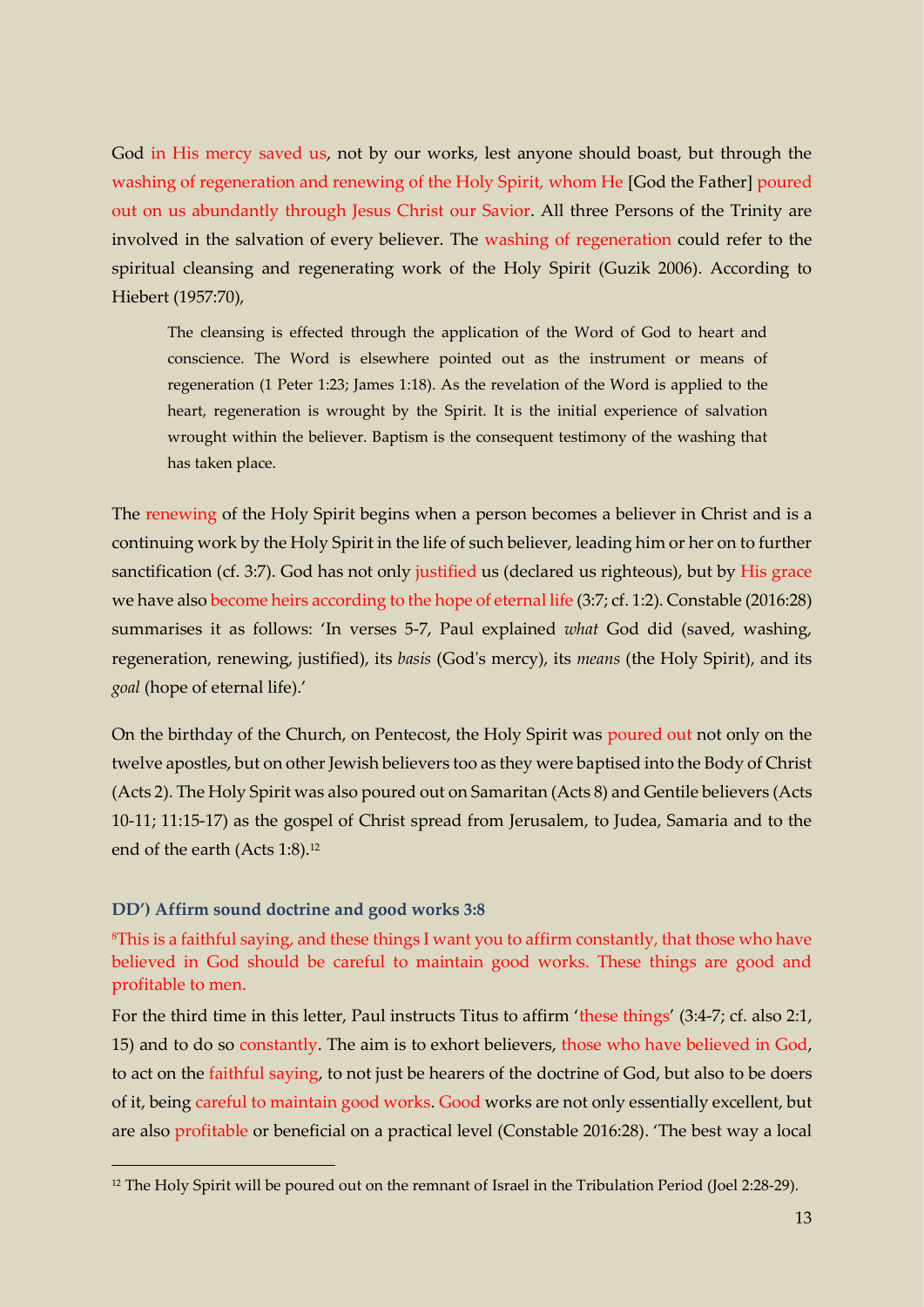church has to witness to the lost is through the sacrificial service of its members' (Wiersbe 2007:794).

### **C') Reject false teachers and their teachings of 3:9-11**

<sup>9</sup>But avoid foolish disputes, genealogies, contentions, and strivings about the law; for they are unprofitable and useless. <sup>10</sup>Reject a divisive man after the first and second admonition, <sup>11</sup>knowing that such a person is warped and sinning, being self-condemned. In contrast to the good works mentioned in verse 8 ('but'), Titus is also to continuously avoid what is unprofitable and useless. The false teachers were promoting foolish disputes, genealogies, contentions, and strivings about the law (cf. also 1:10-16). These disputes, about predominantly Judaic issues, produce division. Titus is to admonish these people twice. The idea is restoration, but if this fails, and they do not cease their teaching, then Titus is to reject these false teachers (cf. Mat 18:15-17), knowing that such a person is warped (twisted, the heart turned the wrong way) and sinning, being self-condemned.

### **B') Instructions regarding other workers, good works 3:12-14**

<sup>12</sup>When I send Artemas to you, or Tychicus, be diligent to come to me at Nicopolis, for I have decided to spend the winter there. <sup>13</sup>Send Zenas the lawyer and Apollos on their journey with haste, that they may lack nothing. <sup>14</sup>And let our people also learn to maintain good works, to meet urgent needs, that they may not be unfruitful.

Paul gave Titus certain instructions earlier in the letter (1:5-9), but now more instructions follow. Paul had decided to spend the winter in Nicopolis ('city of victory') but, once Artemis or Tychicus had arrived in Crete, Titus was to be diligent to come to Paul. This again shows that Titus acted as the representative of the apostle Paul and that Titus' position on Crete was not permanent (Hiebert 1957:77). We do not have information about Artemas, but we know that Tychicus was from the province of Asia, the bearer of Paul's letters to the Ephesians and Colossians, a beloved brother, faithful minister and fellow servant in the Lord (Acts 20:4; Eph 6:21; Col 4:7).

Before Titus is to leave for Nicopolis, Titus must send Zenas the lawyer and Apollos on their journey with haste, that they may lack nothing. The name Zenas means 'gift of Zeus' and it appears he was either an expert in the Law of Moses or in Roman or Greek law. Apollos was a Jew born in Alexandria, an eloquent man and mighty in the Scriptures (Acts 18:24-28). Titus and the Cretan Christians were given an opportunity to do good works by assisting Zenas and Apollos so that they may lack nothing. Not only Zenas and Apollos should be helped, but Paul again instructs believers to maintain good works, to meet urgent needs, so that believers are not unfruitful. This would be in stark contrast to other Cretans (cf. 1:12).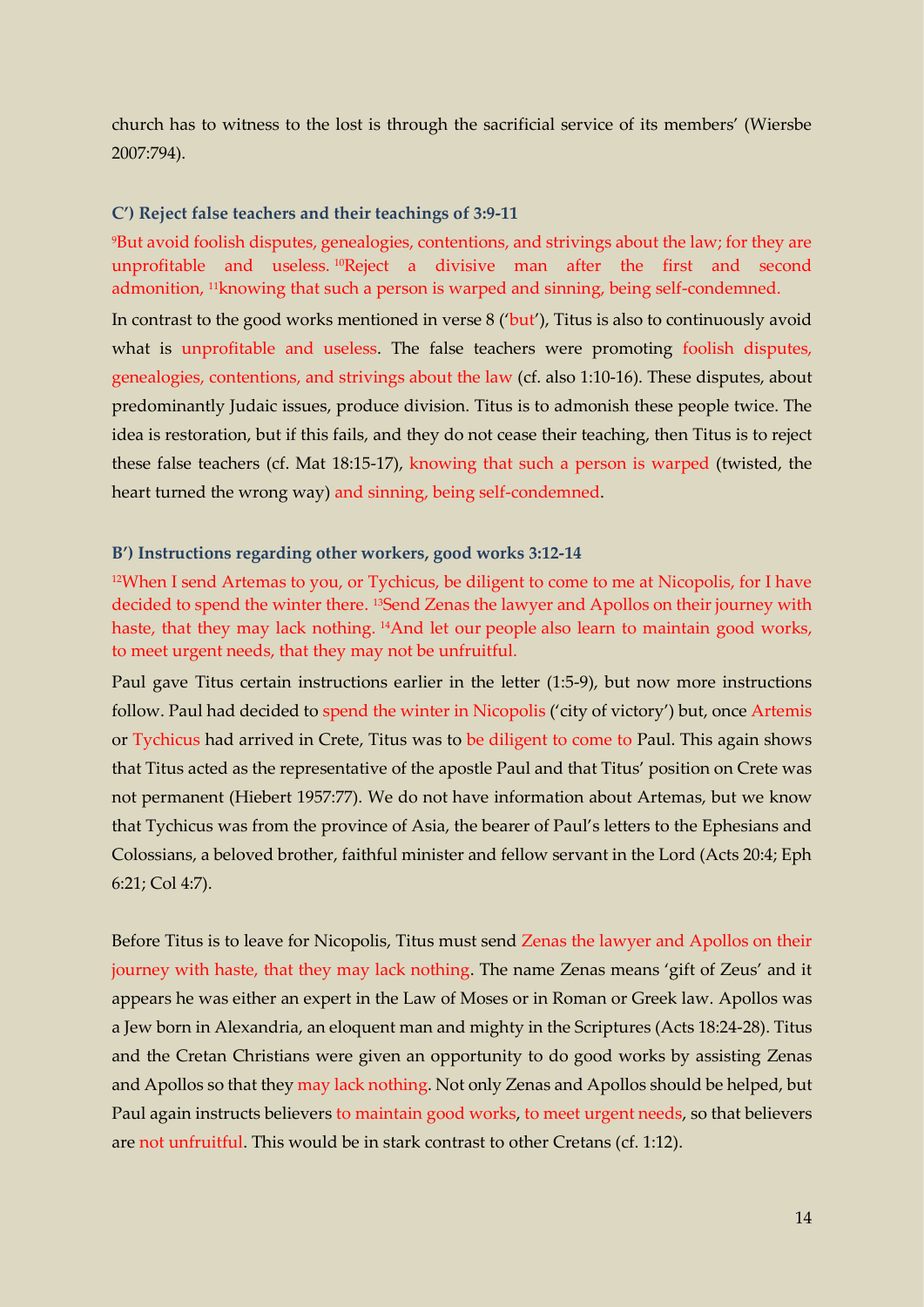**A') Benediction 3:15**

<sup>15</sup>All who are with me greet you. Greet those who love us in the faith. Grace be with you all. Amen.

Paul as well as his fellow workers in Nicopolis greeted Titus. But Paul also sent greetings to those who love us in the faith. It is the same faith mentioned in the first verse of this letter. This greeting of Paul to 'those who love us' may well show that the letter to Titus was to be read publicly in the local churches in Crete. The final greeting — grace be with you all includes all Cretan Christians to whom Titus will convey the contents of this letter. This letter to Titus started with the free, unmerited favour of God (1:4), was mentioned in key passages of this letter (2:11; 3:7) and now, fittingly, also ends with grace (3:15).

---------------------------------------